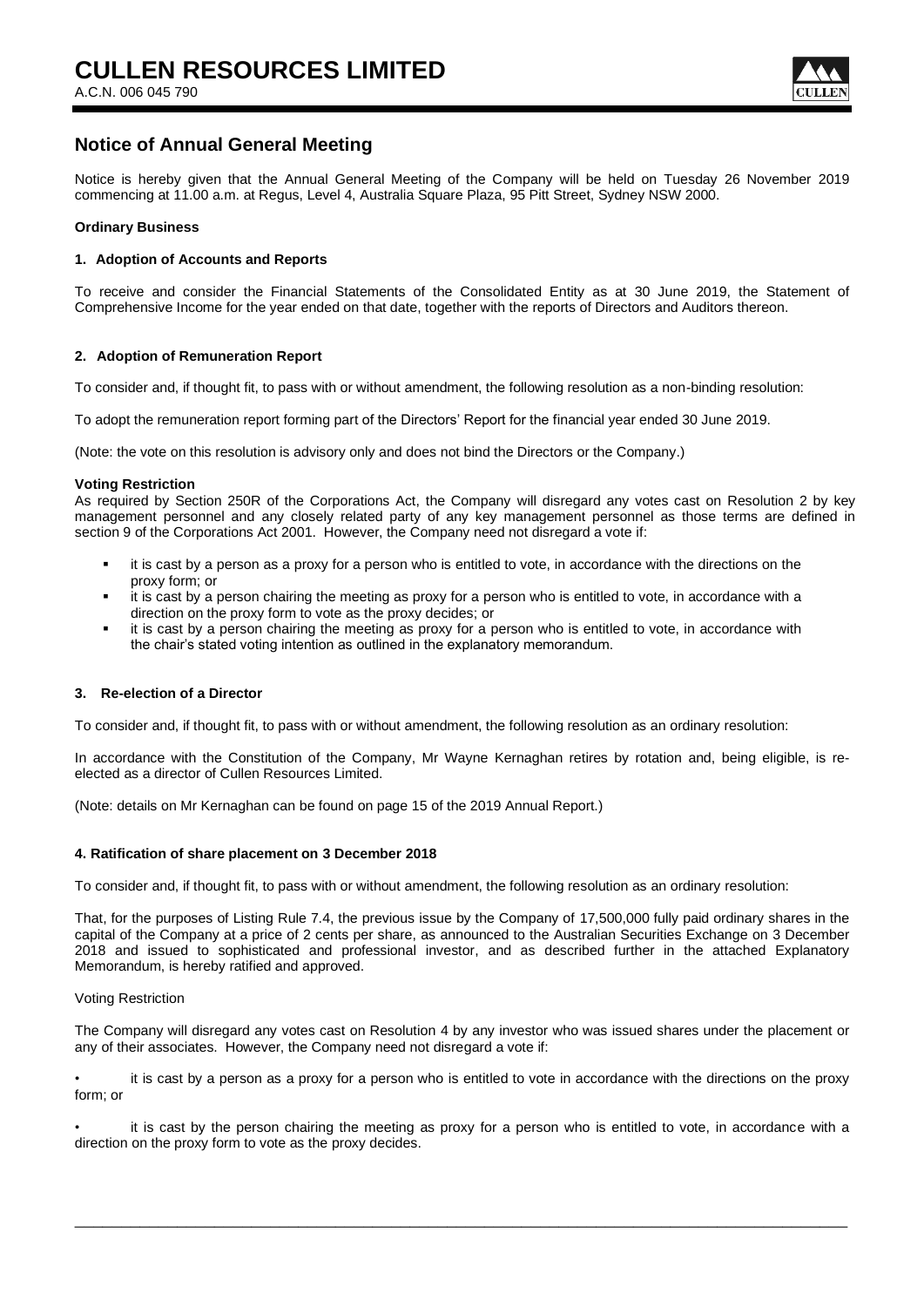A.C.N. 006 045 790



#### **5. Approval of additional 10% placement facility**

To consider and, if thought fit, to pass with or without amendment, the following resolution as a special resolution:

That, for the purpose of Listing Rule 7.1A and for all other purposes, Shareholders approve the issue of Equity Securities up to 10% of the issued capital of the Company (at the time of the issue) calculated in accordance with the formula prescribed in Listing Rule 7.1A.2 for the purpose and on the terms set out in the Explanatory Statement accompanying this Notice of Annual General Meeting.

#### **Voting exclusion statement**

The Company will disregard any votes cast in favour of Resolution 5 by or on behalf of:

- (i) any persons who are expected to participate in, or who will obtain a material benefit as a result of the proposed issue (except a benefit solely by reason of being a holder of ordinary shares in the Company); or
- (ii) any associates of those persons.

However, the Company need not disregard a vote if:

- it is cast by a person as proxy for a person who is entitled to vote, in accordance with the directions on the proxy form; or
- it is cast by the person chairing the meeting as proxy for a person who is entitled to vote, in accordance with a direction on the Proxy Form to vote as the proxy decides.

At the date of this Notice of Meeting, the Company has not approached any particular existing Shareholder or identifiable class of existing Shareholder to participate in the issue of ordinary Shares pursuant to Listing Rule 7.1A. No existing Shareholders votes will therefore be excluded under the voting exclusion stated above.

#### **6. Further Business**

To transact any further business that may legally be brought up.

#### **By Order of the Board**

#### **W. J. Kernaghan Secretary**

#### **Notes:**

1. Voting Entitlements

Pursuant to Regulation 7.11.37 of the Corporations Regulations 2001, the Directors have determined that the shareholdings of each shareholder for the purpose of ascertaining the voting entitlements for the Annual General Meeting will be as it appears in the Share Register as at 7.00 p.m. EST on 24 November 2019.

- 2. A member entitled to attend and vote is entitled to appoint not more than two proxies.
- 3. Where more than one proxy is appointed, each proxy must be appointed to represent a specified proportion of the member's voting rights.
- 4. Appointment of a proxy by a member who is a corporation must be under its common seal or the hand of its attorney or the hand of a person duly authorised by the corporation.
- 5. A proxy need not be a member of the Company.
- 6. To be effective, the proxy form must be received by the Company at its registered office, Unit 4, 7 Hardy Street, South Perth, WA 6151, or received by facsimile on (08) 9474 5588 not less than forty-eight (48) hours before the time for holding the meeting.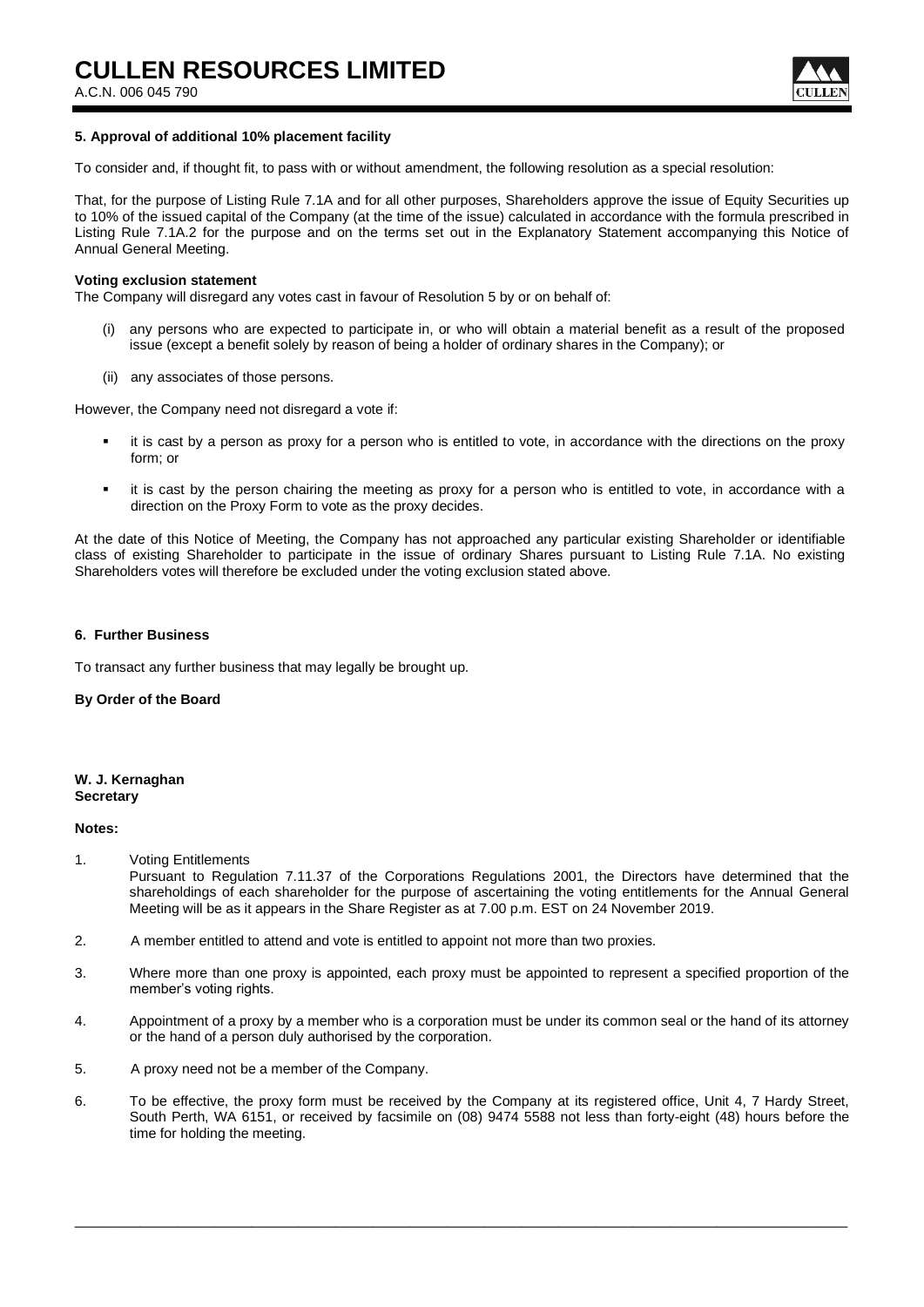

## **Explanatory Memorandum**

This Explanatory Memorandum has been prepared for the information of shareholders of Cullen Resources Limited ("Cullen") in connection with the business to be transacted at the Annual General Meeting of shareholders of Cullen to be held at Regus, Level 4, Australia Square Plaza, 95 Pitt Street, Sydney, NSW 2000 on 26 November 2019 at 11.00am, Eastern Standard Daylight Time.

The Directors recommend shareholders read the accompanying Notice of Annual General Meeting ("Notice") and this Explanatory Memorandum in full before making any decision in relation to the resolutions.

#### **Resolution 4**

#### **Ratification of share placement on 3 December 2018**

On 3 December 2018 the Company announced it had issued an additional 17,500,000 new Shares at an issue price of 2 cents per Share to sophisticated and professional investors. None of the allottees were related parties of the Company. The purpose of the issue was to provide general working capital.

The directors are restricted by Listing Rule 7.1 from issuing new securities in the Company, which would dilute existing shareholdings, to a maximum of 15% of the expanded issued capital in any 12 month period. There are exceptions which allow the directors to issue new securities above that limit which include pro rata rights issues and issues with shareholder approval.

ASX Listing Rule 7.4 allows the Company to seek the approval of shareholders of the Company to an issue of securities after the issue has been made without approval under Listing Rule 7.1, provided the issue did not breach Listing Rule 7.1 and the holders of ordinary shares in the Company subsequently approve the issue.

As the issue was not in breach of Listing Rule 7.1 and was not previously approved by the shareholders of the Company, the directors are now seeking shareholders' approval and ratification for the issue of the Shares.

If resolution 4 is passed, the Company will be able to utilise Listing Rule 7.1 for future issues of up to 15% of the expanded issued capital in the next 12 month period without having to convene a shareholders meeting to seek shareholders' approval of any such issues. The directors believe it is desirable to have the flexibility afforded to the Company to issue securities up to the maximum 15% allowable under Listing Rule 7.1 and accordingly recommend that shareholders vote in favour of the resolution.

The Shares issued pursuant to the placement rank equally in all respects with all existing Shares previously issued by the Company.

\$350,000 (before expenses) was raised from the issue and was used to provide funds for exploration activities and general working capital.

The Directors recommend that the shareholders vote to approve Resolution 4.

#### **Resolution 5**

#### **Approval of additional 10% placement facility**

#### **Background**

Listing Rule 7.1A enables eligible entities to issue Equity Securities of up to 10% of its issued ordinary share capital through placements over a 12 month period following the entity's annual general meeting (Additional 10% Placement Facility). The Additional 10% Placement Facility is in addition to the Company's 15% placement capacity under Listing Rule 7.1.

An eligible entity for the purposes of Listing Rule 7.1A is an entity that is not included in the S&P/ASX 300 Index and has a market capitalisation of \$300 million or less, as at the time of the entity's annual general meeting. The Company is an eligible entity as at the time of this Notice of Annual General Meeting and is expected to be an eligible entity as at the time of the Annual General Meeting.

Resolution 5 seeks Shareholder approval to enable the Company to issue Equity Securities under the Additional 10% Placement Facility throughout the 12 months after the Annual General Meeting. The effect of Resolution 5 will be to allow the directors to issue Equity Securities under Listing Rule 7.1A during the period set out below.

Resolution 5 is a special resolution and therefore requires approval of 75% of the votes cast by Shareholders present and eligible to vote at the Annual General Meeting (in person, by proxy, by attorney or, in the case of a corporate Shareholder, by a corporate representative).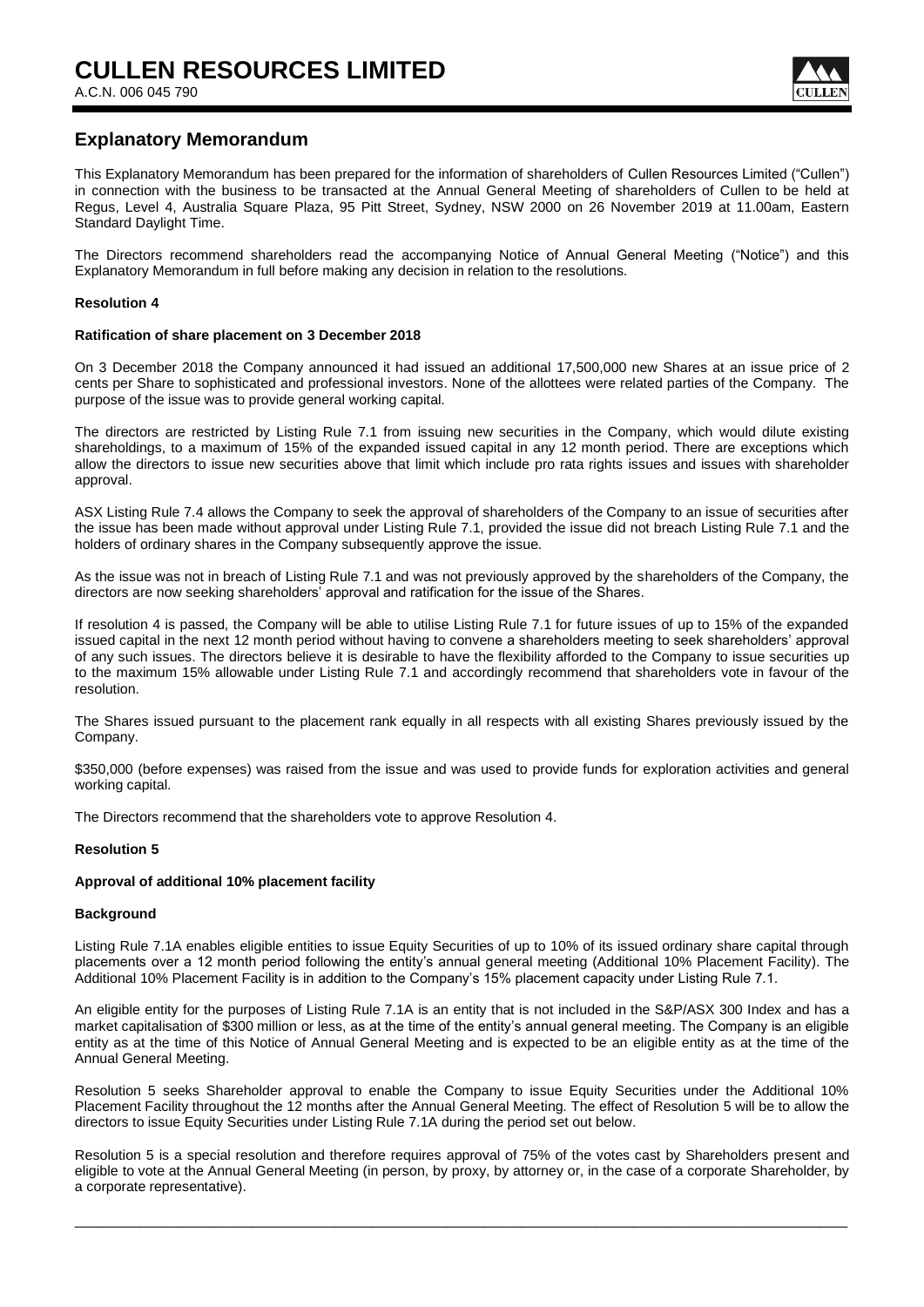## **CULLEN RESOURCES LIMITED**

A.C.N. 006 045 790



The exact number of Equity Securities that the Company may issue under the Additional 10% Placement Facility will be determined in accordance with the formula prescribed in Listing Rule 7.1A.2 (refer to section 10(b) of this Notice of Annual General Meeting below).

The company is seeking a mandate to issue securities under the Additional 10% Placement Facility to enable the Company to pursue its growth strategy with the flexibility to act quickly as potential business opportunities arise.

#### **Regulatory Requirements**

In compliance with the information requirements of Listing Rule 7.3A, Shareholders are advised of the following information:

a. Minimum Issue Price

Equity securities issued under the Additional 10% Placement Facility must be in the same class as an existing class of quoted Equity Securities of the Company. As at the date of the Notice of Annual General Meeting, the Company has on issue one class of quoted Equity Securities, namely Shares.

The issue price of Equity Securities issued under the Additional 10% Placement Facility must not be lower than 75% of the volume weighted average price for securities in the same class calculated over the 15 trading days on which trades in that class were recorded immediately before:

- i. The date on which the price at which the Securities are to be issued is agreed; or
- ii. If the Securities are not issued within 5 trading days of the date in paragraph (i) the date on which the securities are issued.
- b. Dilution

As at the date of this Notice of Annual General Meeting, the Company has 169,464,828 Shares on issue. If Shareholders approve Resolution 5, the Company will have the capacity to issue approximately 17,000,000 Equity Securities under the Additional 10% Placement Facility in accordance with Listing Rule 7.1A.

The precise number of Equity Securities that the Company will have capacity to issue under Listing Rule 7.1A will be calculated at the date of issue of the Equity Securities in accordance with the following formula:

### **(A x D) – E**

- A is the number of fully paid shares on issue 12 months before the date of issue or agreement:
	- A: plus the number of fully paid shares issued in the 12 months under an exception in Listing Rule 7.2;
	- B: plus the number of partly paid shares that became fully paid in the 12 months;<br>C: plus the number of fully paid shares issued in the 12 months with approval
	- plus the number of fully paid shares issued in the 12 months with approval of holders of shares under Listing Rule 7.1 or 7.4;
	- D: less the number of fully paid shares cancelled in the 12 months.

*Note that A has the same meaning in Listing Rule 7.1 when calculating an entity's 15% placement capacity.*

- D is 10%
- E is the number of Equity Securities issued or agreed to be issued under Listing Rule 7.1A.2 in the 12 months before the date of the issue or agreement to issue that are not issued with the approval of Shareholders under Listing Rule 7.1 or 7.4.

If Resolution 5 is approved by Shareholders and the Company issued Equity Securities under the Additional 10% Placement Facility, existing Shareholders' voting power in the Company will be diluted as shown in the table below to the extent Shareholders do not receive any Shares under such issues. There is a risk that:

- i. the market price for the Company's Equity Securities may be significantly lower on the date of the issue of the Equity Securities than the date of the Annual General Meeting; and
- ii. the Equity Securities may be issued at a price that is at a discount to the market price for the Company's Equity Securities on the issue date.

The below table shows the dilution of existing Shareholders on the basis of the current market price of Shares and the current number of ordinary securities for variable "A" calculated in accordance with the formula in Listing Rule 7.1A2 as at the date of this Notice of Annual General Meeting.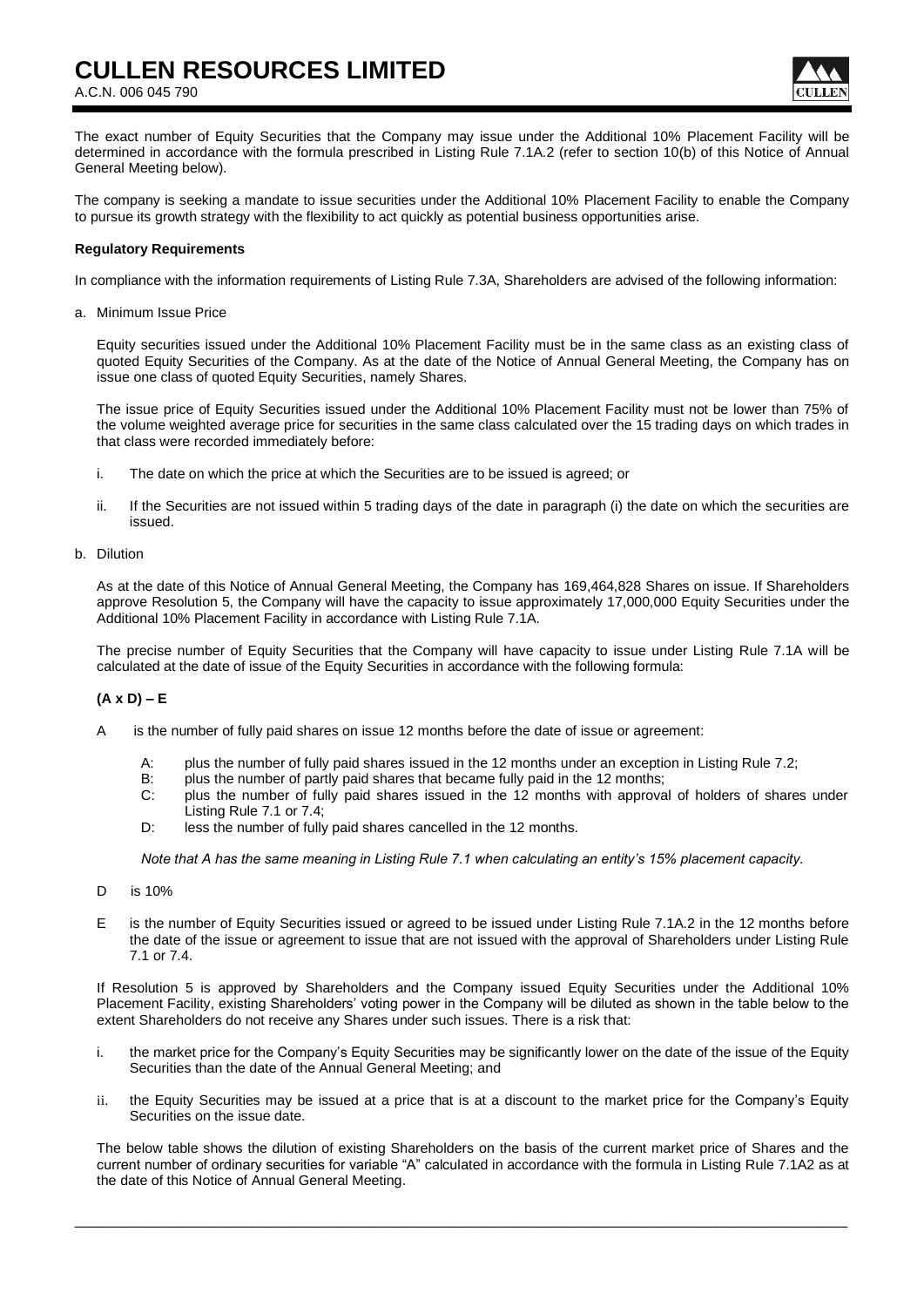

A.C.N. 006 045 790

The table below also shows:

- i. two examples where variable "A" has increased by 50% and 100%. Variable "A" is based on the number of ordinary securities the Company has on issue. The number of ordinary securities on issue may increase as a result of issues of ordinary securities that do not require Shareholder approval (for example, a pro rate entitlements issue or scrip issued under a takeover offer) or future specific placements under Listing Rule 7.1 that are approved at a future Shareholders' meeting; and
- ii. two examples of where the issue price of ordinary securities has decreased by 50% and increased by 50% as against the current market price.

| Variable "A" in Listing<br>Rule 7.1A.2 |               | <b>Dilution</b>                                  |                               |                                                  |
|----------------------------------------|---------------|--------------------------------------------------|-------------------------------|--------------------------------------------------|
|                                        |               | \$0.007<br>50% decrease in<br><b>Issue Price</b> | \$0.014<br><b>Issue Price</b> | \$0.021<br>50% increase in<br><b>Issue Price</b> |
| <b>Current Variable A</b>              | Shares issued | 16,946,482<br><b>New Shares</b>                  | 16,946,482<br>New Shares      | 16,946,482<br><b>New Shares</b>                  |
| 169,464,828 Shares                     | Funds raised  | \$118,625                                        | \$237,251                     | \$355,876                                        |
| 50% increase in current<br>Variable A  | Shares issued | 25,419,724<br><b>New Shares</b>                  | 25,419,724<br>New Shares      | 25,419,724<br>New Shares                         |
| 254,197,242 Shares                     | Funds raised  | \$177,938                                        | \$355,876                     | \$533,814                                        |
| 100% increase in current<br>Variable A | Shares issued | 33,892,965<br><b>New Shares</b>                  | 33,892,965<br>New Shares      | 33,892,965<br><b>New Shares</b>                  |
| 338,929,656 Shares                     | Funds raised  | \$237,251                                        | \$474,502                     | \$711,752                                        |

The table has been prepared on the following assumptions:

- 1. The Company issues the maximum number of Equity Securities available under the Additional 10% Placement Facility.
- 2. No Options are exercised into Shares before the date of the issue of the Equity Securities.
- 3. The 10% voting dilution reflects the aggregate percentage dilution against the issued share capital at the time of issue. This is why the voting dilution is shown in each example as 10%.
- 4. The table does not show an example of dilution that may be caused to a particular Shareholder by reason of placements under the Additional 10% Placement Facility, based on that Shareholder's holding at the date of the Meeting.
- 5. The table shows only the effect of issued of Equity Securities under Listing Rule 7.1A, not under the 15% placement capacity under Listing Rule 7.1.
- 6. The issue of Equity Securities under the 10% placement Facility consists only of Shares. If the issue of Equity Securities includes Listed Options, it is assumed that those Listed Options are exercised into Shares for the purpose of calculating the voting dilution effect on existing Shareholders.
- 7. The issue price is \$0.014, being the closing price of the Shares on ASX on 16 October 2019.
- 8. The share numbers are based on a pre-consolidation basis.
- c. Issue Period

If Shareholders approve Resolution 5, the Company will have a mandate to issue Equity Securities under the Additional 10% Placement Facility under Listing Rule 7.1A from the date of the Annual General Meeting until the earlier of the following to occur:

- i. The date that is 12 months after the date of the Annual General Meeting; and
- ii. The date of the approval by Shareholders of a transaction under Listing Rule 11.1.2 (a significant change to the nature of scale of activities) or 11.2 (disposal of main undertaking).

\_\_\_\_\_\_\_\_\_\_\_\_\_\_\_\_\_\_\_\_\_\_\_\_\_\_\_\_\_\_\_\_\_\_\_\_\_\_\_\_\_\_\_\_\_\_\_\_\_\_\_\_\_\_\_\_\_\_\_\_\_\_\_\_\_\_\_\_\_\_\_\_\_\_\_\_\_\_\_\_\_\_\_

(the Additional 10% Placement Period).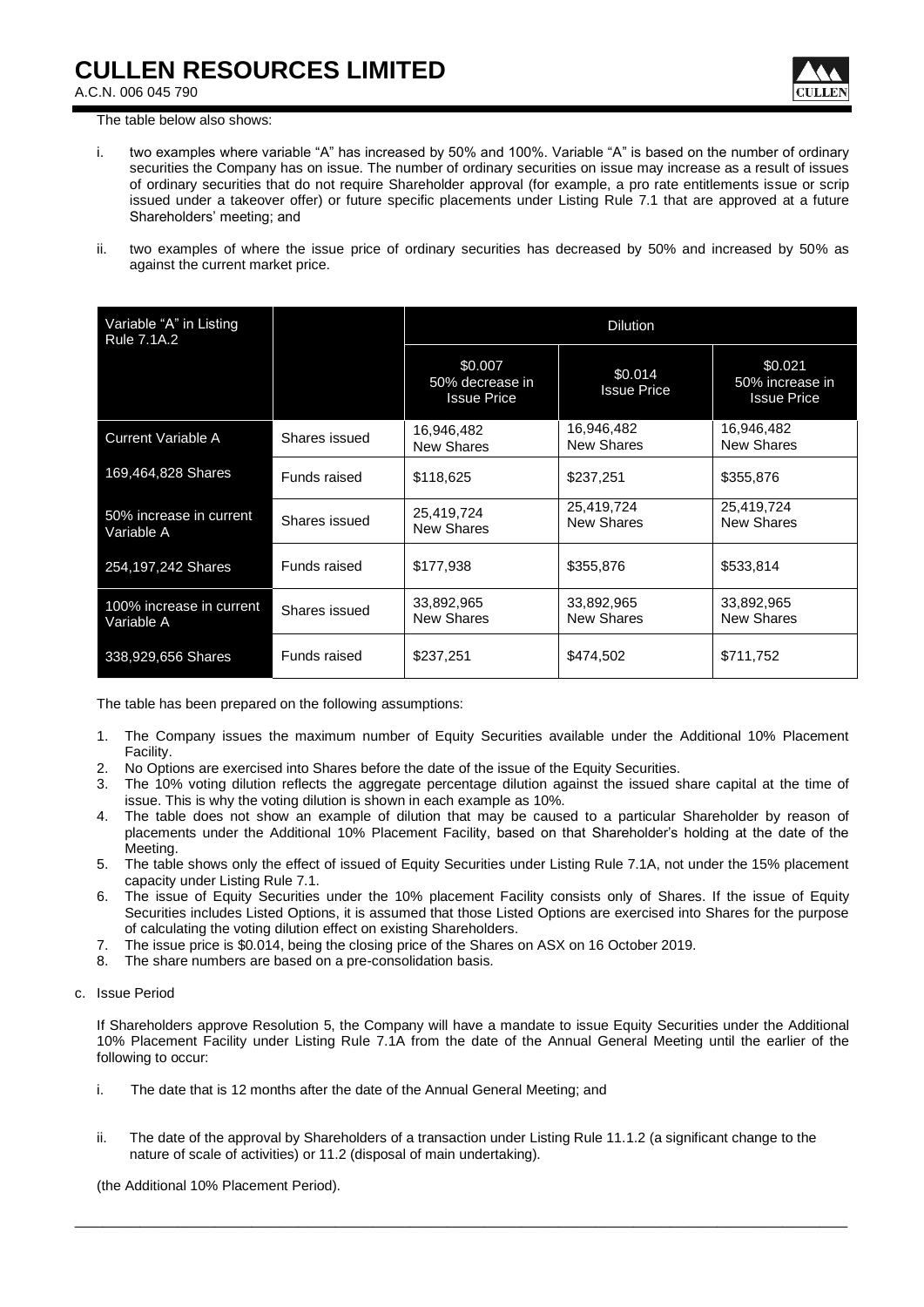

The Company will only issue and allot Equity Securities under the Additional 10% Placement Facility during the Additional 10% Placement Period.

#### d. Purpose of Issues

The Company may seek to issue the Equity Securities for the following purposes:

- i. Non-cash consideration for the acquisition of the new assets and investments. In such circumstances the Company will provide a valuation of the non-cash consideration as required by Listing Rule 7.1A.3; or
- ii. Cash consideration. In such circumstances, the Company intends to use the funds raised towards an acquisition of new assets or investments (including expense associated with such acquisition), continued exploration and feasibility study expenditure on the Company's current assets and/or general working capital.

The Company will provide further information at the time of issue of any Equity Securities under the Additional 10% Placement Facility in compliance with its disclosure obligations under Listing Rules 7.1A.4 and 3.10.5A.

e. Allocation Policy

The Company's allocation policy is dependent on the prevailing market conditions at the time of any proposed issue pursuant to the Additional 10% Placement Facility. The identity of the allottees of Equity Securities will be determined on a case-by-case basis having regard to the factors including but not limited to the following:

- i. the methods of raising funds that are available to the Company, including but not limited to, rights issue or other issues in which existing security holders can participate;
- ii. the effect of the issue of the Equity Securities on the control of the Company;
- iii. the financial situation and solvency of the Company; and
- iv. advice from corporate, financial and broking advisers (if applicable).
- f. Previous issues

The Company has previously obtained Shareholder approval under Listing Rule 7.1A and has not issued any Equity Securities pursuant to Listing Rule 7.1A in the 12 months preceding the date of the Annual General Meeting.

In accordance with listing rule 7.3A.6(a) details of the total number of equity securities issued in the past 12 months preceding the date of the meeting and the percentage those issues represent of the total number of equity securities on issue at the commencement of the 12 month period are as follows:

| Equity securities issued in prior 12 month period                                           | 51.349.849 |
|---------------------------------------------------------------------------------------------|------------|
| Percentage previous issues represent of total number of equity securities on issue   43.47% |            |
| at commencement of 12 month period                                                          |            |

The specific details for each of the issues during the 12 month period are as follows:

Issue 1 during the 12 month period:

| Date of Issue                             | 3 December 2018                                                        |  |  |
|-------------------------------------------|------------------------------------------------------------------------|--|--|
| Number issued:                            | 17,500,000                                                             |  |  |
| Type of Equity;                           | Fully paid ordinary shares which ranked pari passu with existing fully |  |  |
|                                           | paid shares on issue                                                   |  |  |
| Summary of Terms:                         | Placement                                                              |  |  |
| Names of Persons who received securities: | Sophisticated Investors                                                |  |  |
| Price:                                    | 2 cents per share                                                      |  |  |
| Discount to market:                       | 9.09% discount                                                         |  |  |
| Total cash consideration:                 | \$350,000 which has been spent on exploration expenditure including    |  |  |
|                                           | air core drilling, VTEM survey and working capital                     |  |  |
| Intended use of remaining cash            | Not applicable                                                         |  |  |

Issue 2 during the 12 month period:

| -<br>ا Jate<br>∵Issue<br>ΩT | $\triangle$<br>.001c<br>December<br>o<br>10<br>ZU |
|-----------------------------|---------------------------------------------------|
| Number<br>ussued:           | --<br>.983<br>っに<br><u>_</u>                      |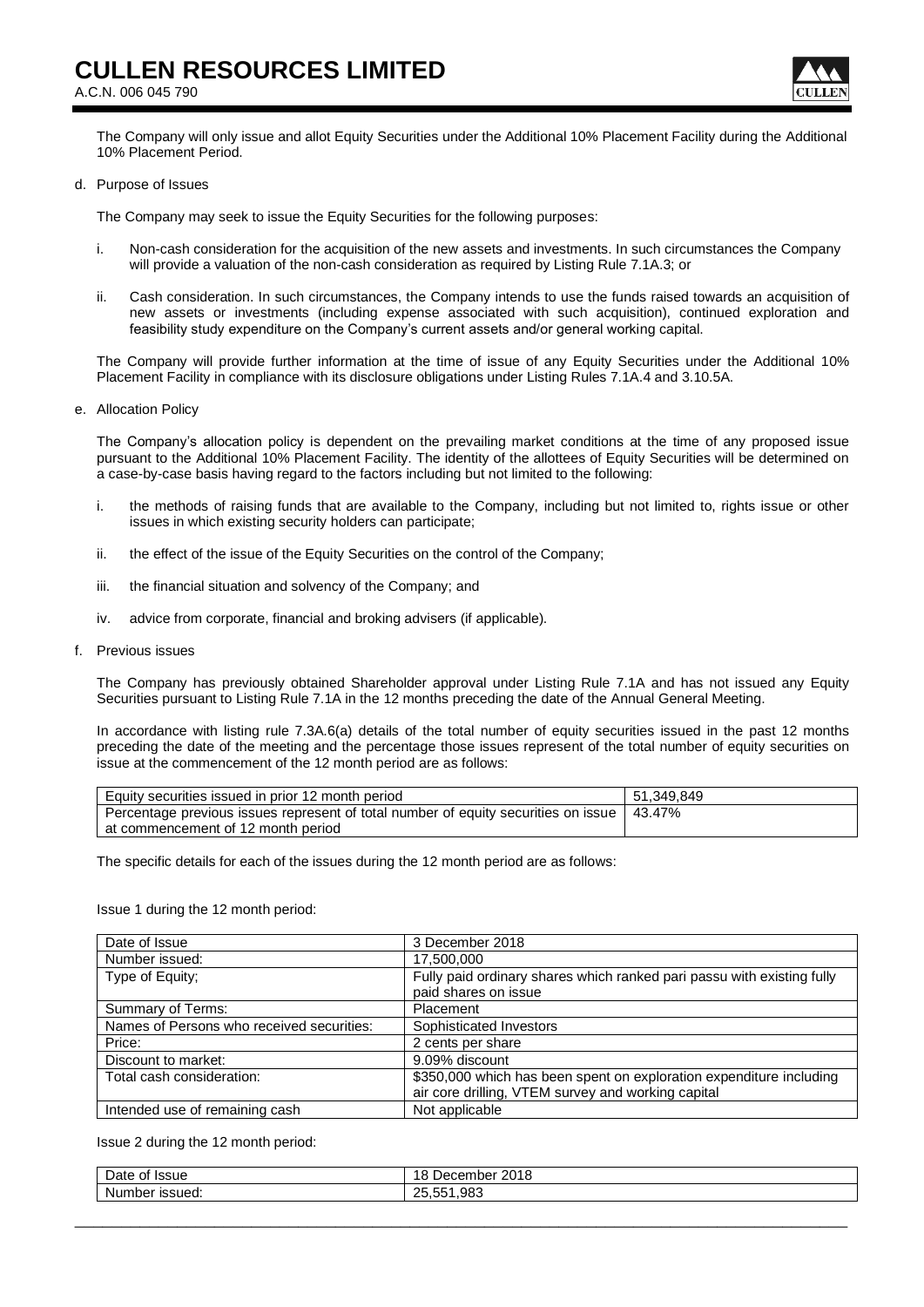# **CULLEN RESOURCES LIMITED**

A.C.N. 006 045 790



| Type of Equity;                           | Fully paid ordinary shares which ranked pari passu with existing fully |
|-------------------------------------------|------------------------------------------------------------------------|
|                                           | paid shares on issue                                                   |
| Summary of Terms:                         | <b>Rights Issue</b>                                                    |
| Names of Persons who received securities: | Shareholders                                                           |
| Price:                                    | 2 cents per share                                                      |
| Discount to market:                       | 9.09% discount                                                         |
| Total cash consideration:                 | \$511,040 which has been spent on exploration expenditure including    |
|                                           | air core drilling, VTEM surveyand working capital                      |
| Intended use of remaining cash            | Not applicable                                                         |

Issue 3 during the 12 month period:

| Date of Issue                             | 16 January 2019                                                        |
|-------------------------------------------|------------------------------------------------------------------------|
| Number issued:                            | 8,297,866                                                              |
| Type of Equity:                           | Fully paid ordinary shares which ranked pari passu with existing fully |
|                                           | paid shares on issue                                                   |
| Summary of Terms:                         | Shortfall from Rights Issue                                            |
| Names of Persons who received securities: | Sophisticated Investors                                                |
| Price:                                    | 2 cents per share                                                      |
| Premium to market:                        | 1.11% premium                                                          |
| Total cash consideration:                 | \$165,957 which will be spent on exploration expenditure including air |
|                                           | core drilling, assaying and working capital                            |
| Intended use of remaining cash            | Not applicable                                                         |

#### g. Voting exclusion statement

A voting exclusion statement for Resolution 5 is included in the Notice of Annual General Meeting preceding this Explanatory Statement.

At the date of the Notice of Annual General Meeting, the Company has not approached any particular existing security holder or an identifiable class of existing security holders to participate in the issue of the Equity Securities. Accordingly, the proposed allottees of any Equity Securities under the Additional 10% Placement Facility are not as yet known or identified.

In these circumstances (and in accordance with the note set out in ASX Listing Rule 14.11.1 relating to ASX Listing Rules 7.1 and 7.1A), for a person's vote to be excluded, it must be known that that person will participate in the proposed issue. Where it is not known who will participate in the proposed issue (as is the case in respect of any Equity securities issued under the Additional 10% Placement Facility), Shareholders must consider the proposal on the basis that they may or may not get a benefit and that it is possible that their holding will be diluted, and there is no reason to exclude their votes.

No existing Shareholder's votes will therefore be excluded under the voting exclusion in the Notice of Annual General Meeting.

#### **Board Recommendation**

The Board believes that the Additional 10% Placement Facility is beneficial for the Company as it will give the Company the flexibility to issue further securities representing up to 10% of the company's share capital during the next 12 months. Accordingly, the Board unanimously recommend that Shareholders approve Resolution 5.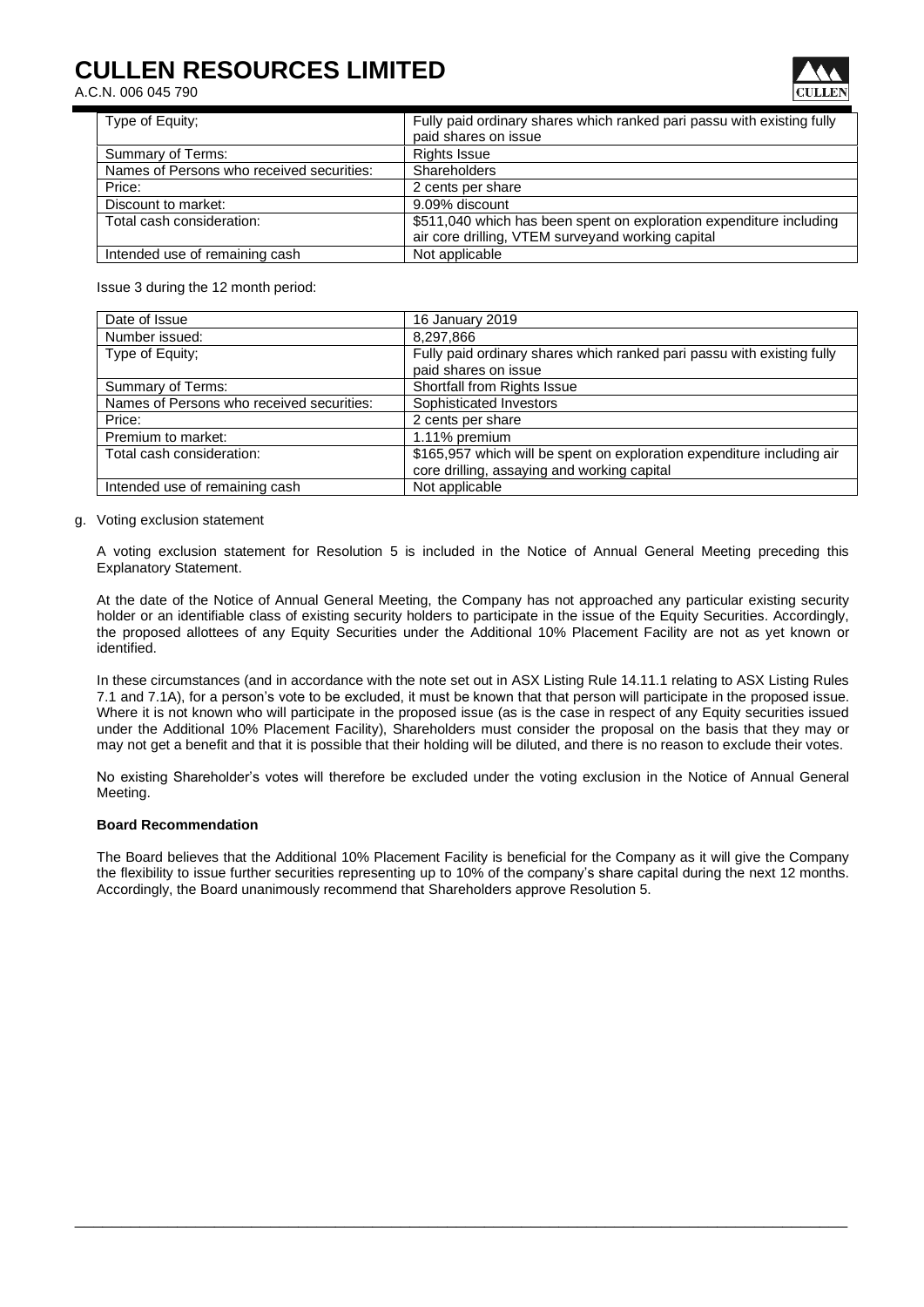## **CULLEN RESOURCES LIMITED**

A.C.N. 006 045 790



### **APPOINTMENT OF PROXY**

| I/We                                                              |
|-------------------------------------------------------------------|
| of                                                                |
|                                                                   |
| being a member/members of Cullen Resources Limited hereby appoint |



| The Chairman of    |    |  |
|--------------------|----|--|
| The meeting        |    |  |
| (mark with an 'X") | OR |  |

Write the name of the person you are appointing if this person is someone other than the Chairman of the Meeting.

or failing the person named attending the meeting, or if no person is named, the Chairman of the meeting as my/our proxy to act generally at the meeting on my/our behalf and to vote in accordance with the following directions (or if no directions have been given, as the proxy sees fit) at the Annual General Meeting of the Company to be held on 26 November 2019 at 11.00 a.m. and at any adjournment of that meeting.

**IMPORTANT:** If you appoint a proxy, we encourage you to direct your proxy how to vote on each item of business.

**Important for Resolution 2 (Adoption of Remuneration Report)** - If the Chairman of the Meeting is your proxy or is appointed as your proxy by default and you do not mark any of the boxes in step 2 below on Resolution 2 you will be deemed to have directed the Chairman of the Meeting to vote in accordance with the Chairman's voting intentions as set out below and in the Notice of Meeting even though Item 2 is connected directly or indirectly with the remuneration of a member of key management personnel. Please note you can direct the Chairman of the Meeting to vote for, against or abstain from voting on Resolution 2 by marking the appropriate box in step 2 below. **The Chairman of the Meeting intends to vote in favour of each item of business.**

## **Voting directions to your proxy – please mark "X" to indicate your directions**

|    | <b>Resolution</b>                                       |                  | For | Against          | Abstain                           |  |
|----|---------------------------------------------------------|------------------|-----|------------------|-----------------------------------|--|
| 2. | Adoption of Remuneration Report.                        |                  |     |                  |                                   |  |
| 3. | Re- election of Mr W Kernaghan                          |                  |     |                  |                                   |  |
| 4. | Ratification of a previous placement on 3 December 2018 |                  |     |                  |                                   |  |
| 5. | Approval of additional 10% placement facility.          |                  |     |                  |                                   |  |
|    |                                                         |                  |     |                  |                                   |  |
|    |                                                         |                  |     |                  |                                   |  |
|    |                                                         |                  |     |                  |                                   |  |
|    | Individual Securityholder 1                             | Securityholder 2 |     | Securityholder 3 |                                   |  |
|    |                                                         |                  |     |                  |                                   |  |
|    | <b>Individual/Sole Director</b>                         | <b>Director</b>  |     |                  | <b>Director/Company Secretary</b> |  |

This form must be signed by the securityholder. If a joint holding, either security holder may sign. If signed by the securityholder's attorney, the power of attorney must have been previously noted by the registry or a certified copy attached to this form. If executed by a company, the form must be executed in accordance with the securityholder's constitution and the Corporations Act 2001 (Cwlth).